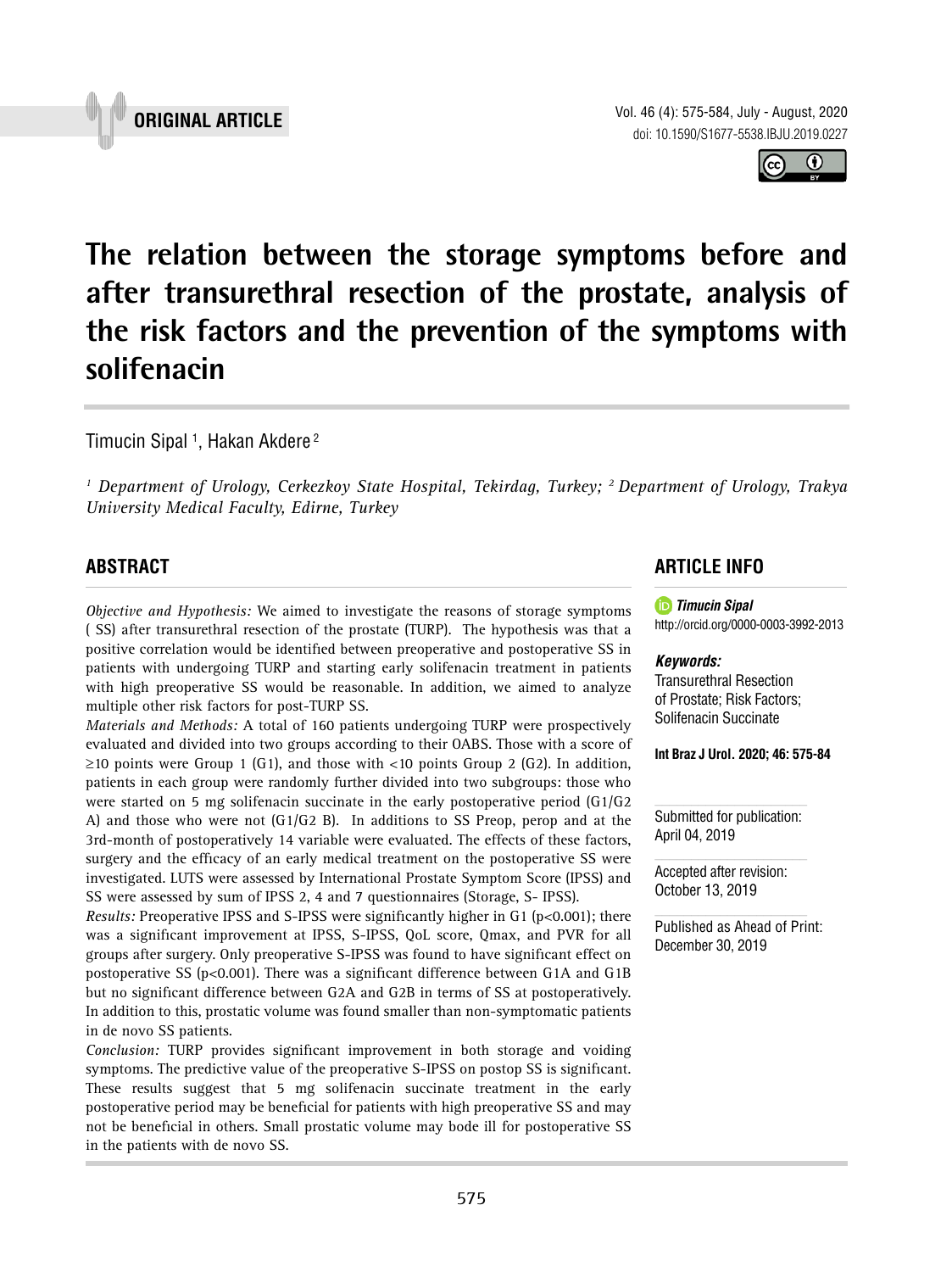### **INTRODUCTION**

Transurethral resection of the prostate (TURP) is the most effective surgical treatment option for benign prostatic hyperplasia (BPH) and is still the gold standard and it has been shown to provide significant, sustained decrease in lower urinary tract symptoms (LUTS) and improvements in urodynamic parameters (1). However, voiding and storage symptoms (SS) during the postoperative period negatively affect quality of life (2). It has been reported that overactive bladder symptoms (OABS) persist in 20- 35% of cases after TURP (3).

It is important for the surgeon and patients to know which group of patients is under risk for development of OABS after TURP. Several studies have shown that the success rates in the postoperative period were lower in patients with preoperative urodynamic detrusor overactivity (DO) and preoperative severe SS, although the data on this subject are contradictory (4-11). So there is no consensus in this issue, which therefore needs further studies.

Therefore, we conducted this prospective randomized study. We aimed to investigate the reasons of SS after transurethral resection of the prostate (TURP). The hypothesis was that a positive correlation would be identified between preoperative and postoperative SS in TURP and starting early solifenacin treatment in patients with severe preoperative SS would be reasonable. In addition, we aimed to analyze multiple other risk factors such as age, PSA, prostatic volume, energy sources, resection time, duration of postoperative catheterization, pathology results etc. for post- -TURP SS including de-novo SS and nocturia.

# **MATERIALS AND METHODS**

### **Patients**

A total of 204 patients presented to our hospital between January 2014 and March 2017 who were candidates for TURP were enrolled. Following the approval of the study required local Ethics Committee (Issue: 42232755-799-E.54), patients were informed about the study and written consent forms were obtained.

Patients with moderate to severe symptom scores were included in the study. A total of 44 patients were excluded from the final analyses because they had a history of urologic surgery, prostate or bladder cancer pathology, bladder stone, suspected neurogenic disease, urinary retention, or ongoing anticholinergic medication preoperatively, and patients with urinary infection (n=5), urethral stricture formation (n=7), positive pathology results for cancer (n=3), clot retention on postoperative period (n=3), those who could not tolerate medical treatment  $(n=2)$  during the postoperative period and the those who missed the follow-up visits  $(n=6)$ . After exclusion, the analysis was completed with remaining 160 patients.

Patient's LUTS were assessed by International Prostate Symptom Score (IPSS) and SS scores were assessed by total scores of İPSS 2, 4 and 7 questionnaires (S-IPSS) because IPSS was validated in many languages around the World, safely used in previous studies, and its use is more convenient. Patients were divided into two groups according to their preoperative S-IPSS scores: those with significant SS scores  $(S-IPSS > 10)$  in the preoperative period  $(G1)$  and those not (G2). Before the operation, patients in each group were randomly assigned to two subgroups according to their received medication: those who received medication in the postoperative period (G1A or G2A) and those did not (G1B or G2B). Solifenacin treatment was started after operation before discharge from the hospital. The workflow diagram is shown in Figure-1.

Patients with a score of <8 points in the postoperative assessment or a reduction of more than 50% in S-IPSS (compared to their preoperative score) were considered as improvement.

In addition to S-IPSS, 17 other variables were analyzed (Table-1). Surgery was performed using a 26Fr monopolar resectoscope (Karl Storz, Germany) and a 26Fr plasma kinetic bipolar resectoscope (Gyrus Agmi, US). The starting and finishing times of the resection were recorded. The choice of energy source was determined randomly at the intraoperative period. Solifenacin 5mg once daily was prescribed as postoperative medications in the study group before discharge from the hospital.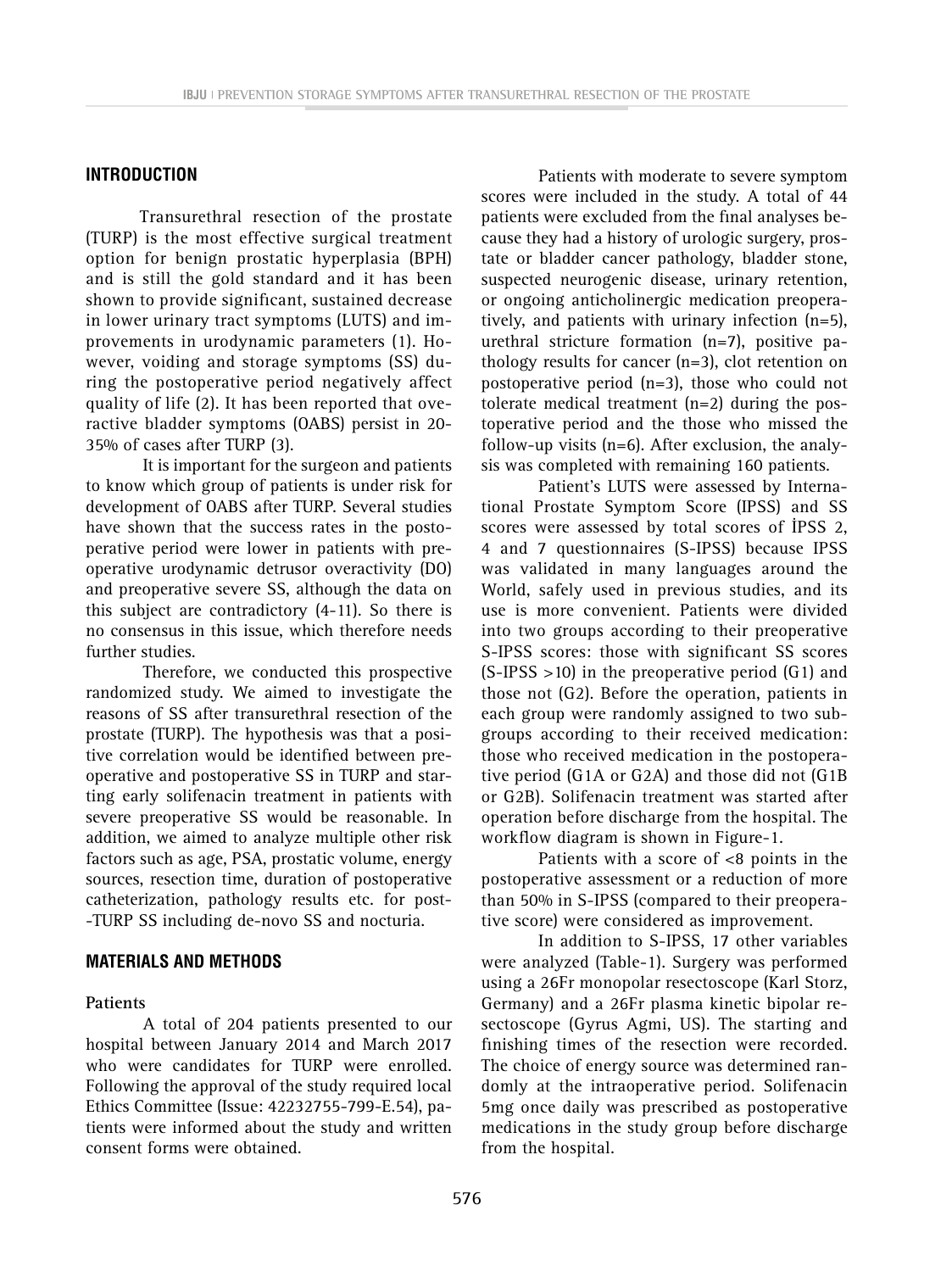**Figure 1 - Study flow scheme**

 $\frac{1}{2}$  of the contract the set of the mention in the contract the state with  $\frac{1}{2}$  being in those  $\frac{1}{2}$  (u2). In addition, patients in each group were randomly further divided into two subgroups: those who were early postoperative period (G1/G2 A) and those who were not (G1/G2 B). **A total of 204 patients candidate to TURP were enrolled the study. After exclusion, 160 patients completed 3 months follow-up study and the results were analyzed. Patients were divided two groups according to the preoperative SS severity. Those with a S-**İ**PSS score of** ≥**10 points were included in Group 1 (G1), and those with <10 points in Group 2 (G2). In addition, patients** 



**TURP** = Transurethral prostatectomy; **IPSS** = İnternational prostate symptom scores; **SS** = storage symptoms.

The questionnaires were re-implemented at postoperative 3rd-month visit, pathology results were evaluated, and uroflowmetry and PVR were assessed.

#### **Statistical analysis**

Mann-Whitney U test was used to compare two independent variables not fitting to normal distribution. The Wilcoxon test was used to compare two dependent variables not fitting to normal distribution between two groups. The Kruskal-Wallis test was used to compare the independent continuous variables not fitting to normal distributions betwe-

en more than two groups. The  $\chi$ 2 test (or the Fisher Exact test where appropriate) was used to compare categorical variables between study groups. Statistical significance level was accepted as p<0.05. Analyses were performed using MedCalc Statistical Software version 12.7.7 (MedCalc Software BVBA, Ostend, Belgium; http://www.medcalc.org; 2013).

## **RESULTS**

#### **Preoperative and perioperative findings**

Data for the preoperative and perioperative period are presented in Table-1. No significant difference was found between groups in terms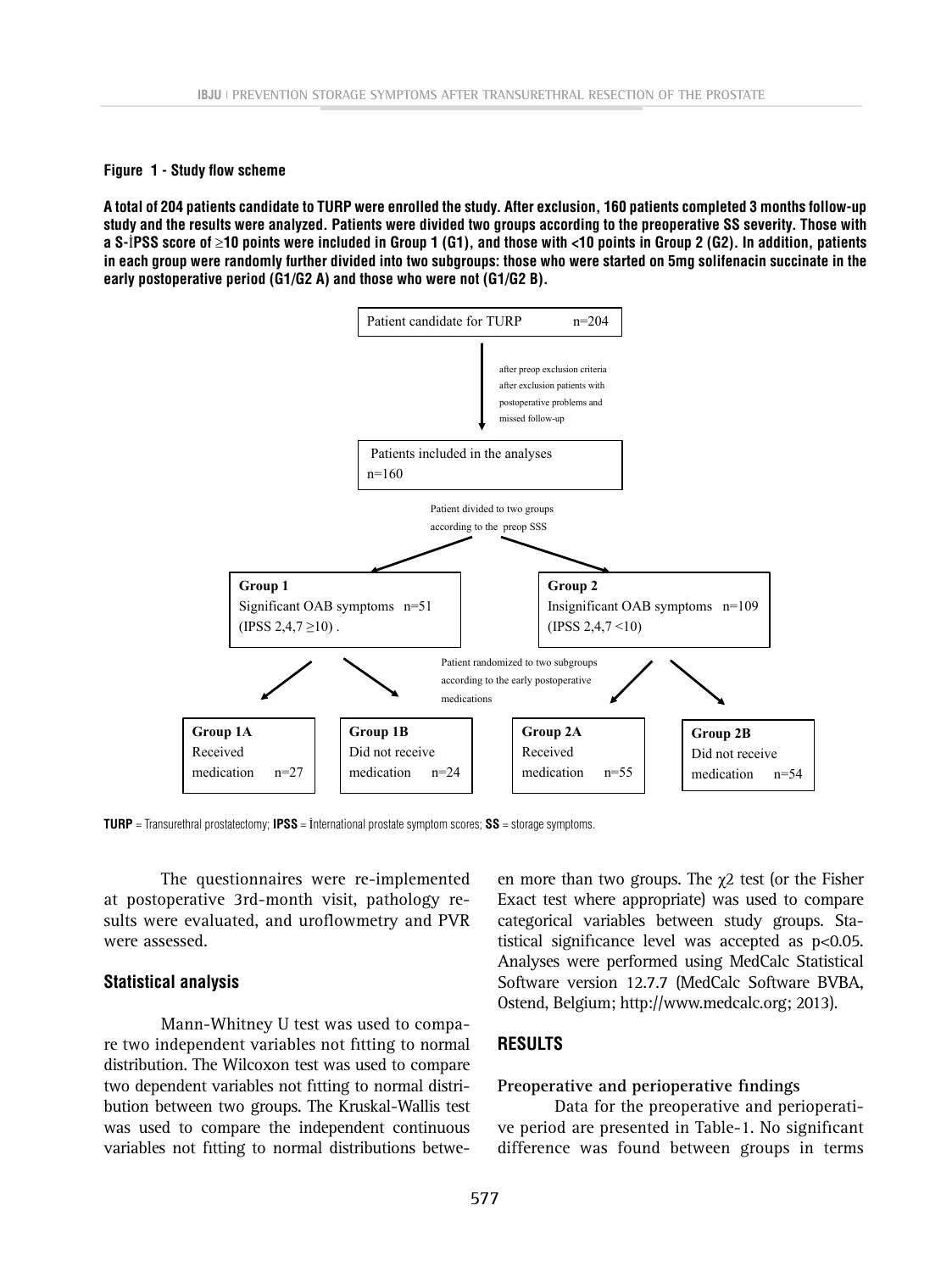| Characteristic                 |                     | All            | Group 1A        | Group 1B        | Group 2A                                                                                                | Group 2B        | р              |
|--------------------------------|---------------------|----------------|-----------------|-----------------|---------------------------------------------------------------------------------------------------------|-----------------|----------------|
| Age (year)                     |                     | $65.4 \pm 7.8$ | $67.3 \pm 8.9$  | $63.9 \pm 5.3$  | $65 \pm 8.5$                                                                                            | $65.7 \pm 7.6$  | $0.328*$       |
| PSA (ng/mL)                    |                     | $2.59 \pm 3$   | $3.7 \pm 5$     | $2.8 \pm 3.6$   | $2.1 \pm 1.4$                                                                                           | $2.4 \pm 2.5$   | $0.548*$       |
| Prostate Size† (gr)            |                     | $54.1 \pm 12$  | $50.8 \pm 17.8$ | $47.2 \pm 15.6$ | $57.6 \pm 16.9$                                                                                         | $55.2 \pm 14.1$ | $0.047*$       |
| <b>Preoperative Parameters</b> |                     |                |                 |                 |                                                                                                         |                 |                |
| <b>IPSS</b>                    |                     | $24.8 \pm 5.8$ | $28.7 \pm 6.3$  | $27.2 \pm 6.5$  | $23 \pm 4.9$                                                                                            | $23.8 \pm 5.2$  | < 0.001        |
| S-İPSS                         |                     | $7.4 \pm 3.8$  | $11.3 \pm 1.9$  | $12.5 \pm 1.7$  | $5.4 \pm 2.6$                                                                                           | $5.2 \pm 2.4$   | < 0.001        |
| QoL                            |                     | $5.19 \pm 0.6$ | $5.3 \pm 0.6$   | $5.2 \pm 0.7$   | $5.2 \pm 0.7$                                                                                           | $5.1 \pm 0.6$   | 0.502          |
| Qmax (mL/sn)                   |                     | $7 \pm 3.3$    | $7.9 \pm 3.4$   | $8.1 \pm 3.2$   | $6.4 \pm 3.2$                                                                                           | $6.8 \pm 3.4$   | 0.097          |
| PVR (mL)                       | Resection Time, min |                | $47.9 \pm 15.7$ | $49.04 \pm 9.3$ | $68.2 \pm 23.3$                                                                                         | $68.2 \pm 29.4$ | < 0.001        |
|                                |                     |                | $44.5 \pm 15$   | $44.3 \pm 14.1$ | $46.4 \pm 10.6$                                                                                         | $45.8 \pm 12.1$ | $0.263*$       |
| Postop Cat (day)               |                     | $3.8 \pm 0.9$  | $3.9 \pm 0.9$   | $3.8 \pm 0.9$   | $3.9 \pm 0.9$                                                                                           | $3.7 \pm 0.9$   | $0.491*$       |
| Pathology Result, n (%)        |                     |                |                 |                 |                                                                                                         |                 |                |
| <b>BPH</b>                     |                     |                | 15(55.6)        | 12(50.0)        | 26 (47.3)                                                                                               | 24 (44.4)       | $0.823**$      |
| <b>BPH, Prostatitis</b>        |                     |                | 12(44.4)        | 12(50.0)        | 29 (52.7)                                                                                               | 30(55.6)        |                |
| Energy Source, n (%)           |                     |                |                 |                 |                                                                                                         |                 |                |
| Bipolar                        |                     |                | 11 $(40.7)$     | 9(37.5)         | 20(36.4)                                                                                                | 20(37)          | $0.990**$      |
| Monopolar                      |                     |                | 16 (59.3)       | 15(62.5)        | 35 (63.6)                                                                                               | 34 (63)         |                |
| post hoc paired<br>comparison  |                     |                |                 |                 | Group 1 a vs. 1 b Group 1 a vs. 2 a Group 1 a vs. 2 b Group 1 b vs. 2 a Group 1 b vs. 2 b Group 2 a vs. |                 | 2 <sub>b</sub> |
| <b>Prostate size</b>           | 0.521               | 0.088          |                 | 0.184           | 0.013                                                                                                   | 0.034           | $0.645***$     |

|  |  | Table 1 - Preoperative and perioperative data for the patient groups. |  |  |
|--|--|-----------------------------------------------------------------------|--|--|
|--|--|-----------------------------------------------------------------------|--|--|

Continuous variables are expressed as mean  $\pm$  SD

 $*$  = Kruskal-Wallis test;  $**$  = Fisher's Exact test;  $***$  = Mann-Whitney U p

**PSA** = Prostate specific antigen; I**PSS** = International prostate symptom score; **QoL** = Quality of life, **Qmax:** Maximum flow rate; **PMR** = Postvoid residual urine; Postop Cat = Duration of postoperative catheterization; **BPH** = Benign prostate hyperplasia; **SD** = standard deviation.

† = Patients in Group 1B has significantly lower prostate size compared to Groups 2A and 2B (p=0.013 and p=0.034, respectively).

of age and preoperative PSA. The mean prostate volume was  $50.5 \pm 15.1$ g in the study population. There was a significant difference between groups in terms of prostate volume  $(p=0.047)$  in multi-group comparison. Patients in Group 1B has significantly lower prostate size compared to Groups 2A and 2B (p=0.013 and p=0.034, respectively). However, no significant difference was found in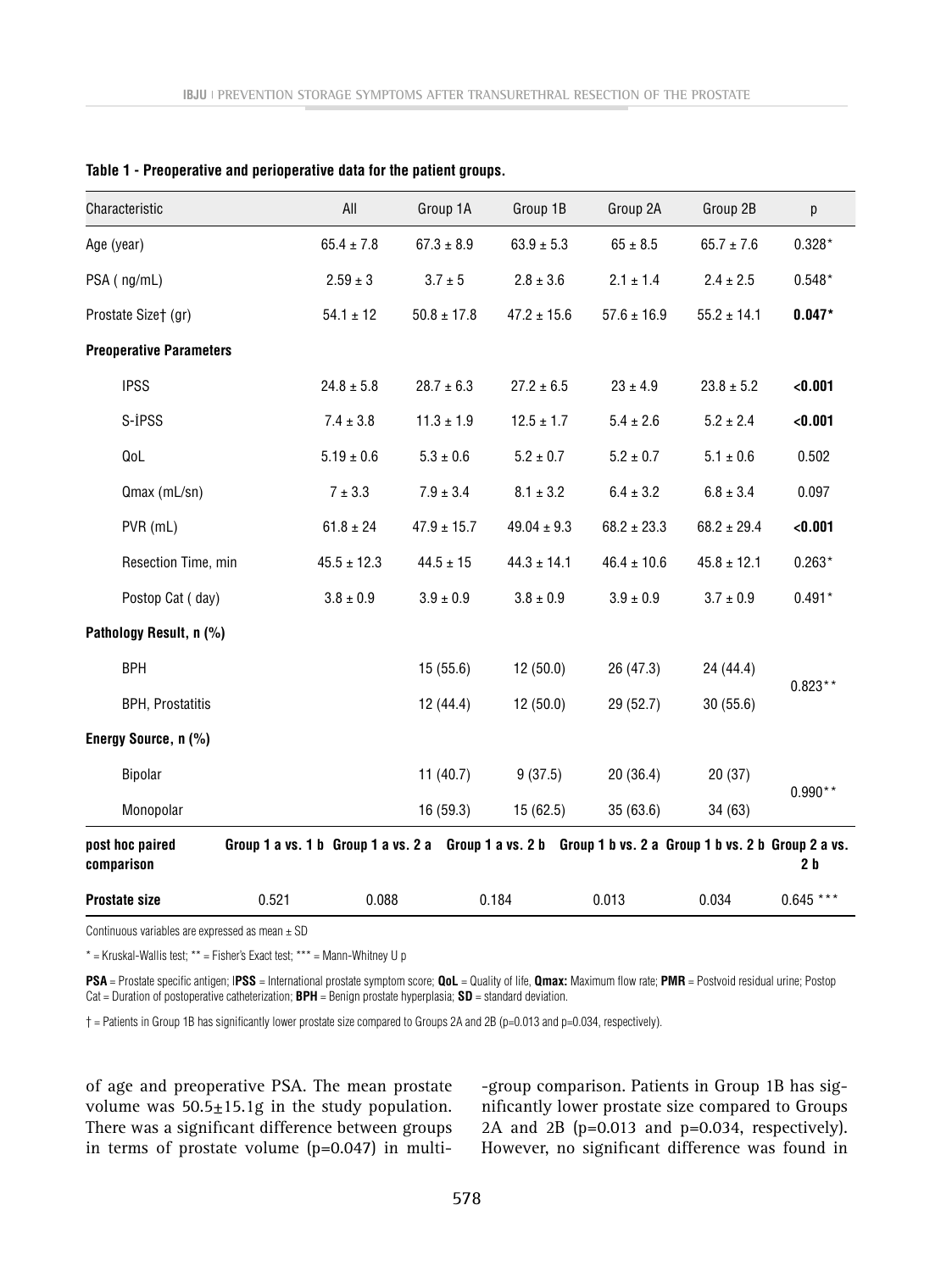paired group comparisons between Groups 1B-2A and  $1B-2B$  ( $p=0.013$  and  $p=0.034$ , respectively (post hoc paired comparison). No significant difference was found between the groups in terms of perioperative resection time, energy source, prostate tissue pathology results and postoperative catheterization times (Kruskal-Wallis test, Fisher's Exact test, Mann-Whitney U test p >0.008, with Bonferroni correction). No difference in Qmax and QoL scores values were found between the groups in the preoperative period. The mean preoperative PVR was 61.8±24.7mL. Preoperative PVR in Group 2 was found significantly higher than Group 1 (p<0.001). The mean preoperative IPSS and S-IPSS scores were  $26.1 \pm 4.7$  and  $7.4 \pm 5.8$  in all patients, respectively. These were found significantly higher in Group 1 than Group 2 ( $p < 0.001$ ).

#### **Postoperative results**

One hundred and sixty patients after the exclusion criteria were analyzed. Data for the postoperative period are shown in Table-2. In all patients, the mean IPSS and S-IPSS scores were 8.14 $\pm$ 6.9 points and 5.1 $\pm$ 3.8 points at postoperative 3rd month, respectively. In all groups, significant improvements were found in the IPSS scores from the preoperative period to postoperative 3rd month ( $p$  <0.001). In the comparison of preoperative and postoperative S-IPSS scores, which represent the irritative symptoms, a significant improvement was found between Group 1A, 1B, and 2A ( $p < 0.008$ ) but not in Group 2B (p=0.126). The mean Qmax at postoperative 3rd month was  $22.5 \pm 6.9$ . In all groups, significant improvements were found in Qmax (p<0.001). Postoperative QoL score was  $2\pm 1.2$  in all patients. In all groups, significant improvements were found in QoL (p<0.001). The mean PVR at postoperative 3rd month was  $22.4 \pm 16.4$ mL in all patients. Postoperative PVR was found significantly higher in Group 2 compared with Group 1. In the analysis of the effect of medical treatment on postoperative PVR, no difference was found between Groups A and B in post hoc paired comparison.

#### **Overview of storage symptoms**

The mean postoperative 3rd-month S- -IPSS score in all patients was  $5.1 \pm 3.8$ ; the number of patients with a score of pre-operative  $\geq 8$ points decreased from 74 to 36 in the postoperative period, equivalent to a 48.6% improvement. The mean S-IPSS scores were  $5.1\pm 2$  in Group 1A,  $7.6 \pm 2.6$  in Group 1B,  $4.6 \pm 4.9$  in Group 2A, and  $4.5\pm3.6$  in Group 2B. Group 1B was found to be significantly different than other groups in terms of the improvement in storage symptoms. The proportions of patients with a 50% or more reduction in symptom score were 74.1% in Group 1A, 29% in Group 1B (p <0.01), 49% in Group 2A, and 42% in Group 2B (p=0.52). The proportion of patients with postoperative S-IPSS scores of <8 points were 96.3% in Group 1A, 54.2% in Group 1B, 74.5% in Group 2A, and 81.5% in Group 2B, significant improvements were found in all groups except for Group 1B ( $p$  <0.001). In Group 2, in which patients had low rate of preoperative SS, the rate of those with symptom scores of ≥8 points was  $22\%$  (n=24) in the postoperative period. This rate represents de novo effect of TURP on the storage symptoms (SS).

### **Analysis of the factors that may be effective on SS**

The preoperative factors that may be effective on postoperative SS were analyzed by a multiple linear regression model, and the preoperative S-IPSS score was found to have significant effect (p<0.001). One-unit increase in the preoperative S-IPSS score increases postoperative S-IPSS score by 0.609 points. In addition to the regression analysis, there was a significant, moderate positive correlation (Spearman's rho p<0.001) between the postoperative and preoperative S-IPSS scores. All other variables including age, PSA, prostate size, duration of resection, pathology results, energy source, and catheter duration were found to have no effect on the outcome (p>0.05 for all).

#### **The analyses of nocturia and de novo SS**

The results of the nocturia analyses (IPSS-7) show that its scores significantly decreased after operations in all groups ( $p < 0.001$ ). There is a significant difference between G1 and G2 patients at the preoperative and postoperative period (p <0.001). Pairwise comparison of the groups shows that there is a significant difference between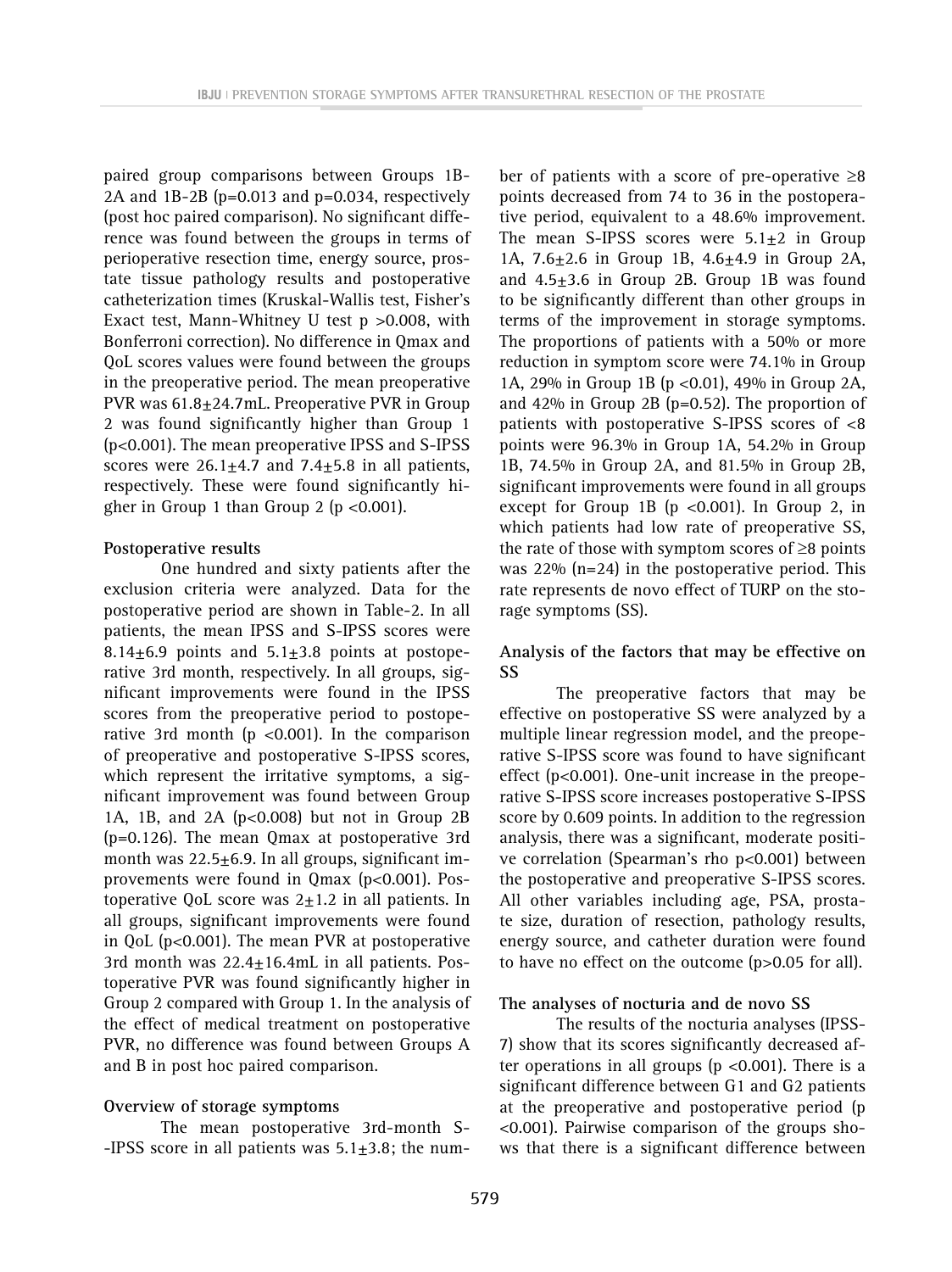| Variable             | All                | Group 1A           | Group 1B           | Group 2A           | Group 2B           | $p^*$   | Post-hoc comparisons*** |         |         |
|----------------------|--------------------|--------------------|--------------------|--------------------|--------------------|---------|-------------------------|---------|---------|
|                      |                    |                    |                    |                    |                    |         |                         | Preop   | Postop  |
| <b>IPSS Preop</b>    | $24.8 \pm 5.8$     | $28.7 \pm 6.3$     | $27.2 \pm 6.5$     | $23.05 \pm$<br>4.9 | $23.8 \pm 5.2$     | < 0.001 | Group 1A vs Group1B     | 0.399   | 0.005   |
| Postop 3-m           | $8.14 \pm 6.9$     | $6.5 \pm 2.3$      | $12.2 \pm 9.3$     | $8.4 \pm 8.4$      | $7 \pm 4.7$        | 0.064   | Group 1A vs Group 2A    | < 0.001 | 0.847   |
| $p^{\ast}$           | < 0.001            | < 0.001            | < 0.001            | < 0.001            | < 0.001            |         | Group 1A vs Group 2B    | < 0.001 | 0.972   |
|                      |                    |                    |                    |                    |                    |         | Group 1B vs Group 2A    | 0.001   | 0.038   |
|                      |                    |                    |                    |                    |                    |         | Group 1B vs Group 2B    | 0.005   | 0.018   |
|                      |                    |                    |                    |                    |                    |         | Group 2A vs Group 2B    | 0.179   | 0.995   |
| <b>IPSS247 Preop</b> | $8.14 \pm 6.9$     | $11.3 \pm 1.9$     | $12.5 \pm 1.7$     | $5.4 \pm 2.6$      | $5.2 \pm 2.4$      | < 0.001 | Group 1A vs Group1B     | 0.022   | < 0.001 |
| Postop 3-m           | $5.1 \pm 3.8$      | $5.1 \pm 2$        | $7.6 \pm 2.6$      | $4.6 \pm 4.9$      | $4.5 \pm 3.6$      | 0.001   | Group 1A vs Group 2A    | < 0.001 | 0.159   |
| $p^{\star\star}$     | < 0.001            | < 0.001            | < 0.001            | 0.034              | 0.126              |         | Group 1A vs Group 2B    | < 0.001 | 0.242   |
|                      |                    |                    |                    |                    |                    |         | Group 1B vs Group 2A    | < 0.001 | 0.003   |
|                      |                    |                    |                    |                    |                    |         | Group 1B vs Group 2B    | < 0.001 | < 0.001 |
|                      |                    |                    |                    |                    |                    |         | Group 2A vs Group 2B    | 0.652   | 0.522   |
| <b>QoL Preop</b>     | $5.19 \pm 0.6$     | $5.3 \pm 0.6$      | $5.2 \pm 0.7$      | $5.2 \pm 0.7$      | $5.1 \pm 0.6$      | 0.502   |                         |         |         |
| Postop 3-m           | $2.0 \pm 1.2$      | $2.1 \pm 1.3$      | $2.5 \pm 1.2$      | $2.04 \pm 1.5$     | $2.1 \pm 1.2$      | 0.547   |                         |         |         |
| $p^{\star\star}$     | < 0.001            | < 0.001            | < 0.001            | < 0.001            | < 0.001            |         |                         |         |         |
| <b>Qmax Preop</b>    | $7 \pm 3.3$        | $7.9 \pm 3.4$      | $8.1 \pm 3.2$      | $6.4 \pm 3.2$      | $6.8 \pm 3.4$      | 0.097   |                         |         |         |
| Postop 3-m           | $22.5 \pm 6.9$     | $21.9 \pm 7.1$     | $25.2 \pm 6.5$     | $23.9 \pm 5.5$     | $22.1 \pm 6.8$     | 0.072   |                         |         |         |
| $p^{\,\star\,\star}$ | < 0.001            | < 0.001            | < 0.001            | < 0.001            | < 0.001            |         |                         |         |         |
| <b>PVR Preop</b>     | $61.8 \pm 24$      | 47.9 $\pm$<br>15.7 | 49.04 $\pm$<br>9.3 | 68.2 $\pm$<br>23.3 | $68.2 \pm$<br>29.4 | < 0.001 | Group 1A vs Group1B     | 0.940   | 0.061   |
| Postop 3-m           | $22.4 \pm$<br>16.4 | 23.8 $\pm$<br>16.6 | 14.3 $\pm$<br>13.2 | $26.7 \pm$<br>17.1 | 20.9 $\pm$<br>15.9 | 0.003   | Group 1A vs Group 2A    | < 0.001 | 0.096   |
| $p^{\,\star\,\star}$ | < 0.001            | < 0.001            | < 0.001            | < 0.001            | < 0.001            |         | Group 1A vs Group 2B    | 0.001   | 0.956   |
|                      |                    |                    |                    |                    |                    |         | Group 1B vs Group 2A    | < 0.001 | < 0.001 |
|                      |                    |                    |                    |                    |                    |         | Group 1B vs Group 2B    | 0.001   | 0.038   |
|                      |                    |                    |                    |                    |                    |         | Group 2A vs Group 2B    | 0.516   | 0.028   |

|  |  |  |  |  |  |  |  |  |  |  | Table 2 - Changes in the values of parameters from preoperative to postoperative 3rd months. |  |  |  |  |  |  |  |  |
|--|--|--|--|--|--|--|--|--|--|--|----------------------------------------------------------------------------------------------|--|--|--|--|--|--|--|--|
|--|--|--|--|--|--|--|--|--|--|--|----------------------------------------------------------------------------------------------|--|--|--|--|--|--|--|--|

**\*** = Kruskal-Wallis test; **\*\*** = Wilcoxon test ; **\*\*\*** = Mann-Whitney U test

**IPSS**: International prostate symptom score, **QoL**: Quality of life, Qmax: Maximum flow rate, **PVR**: Post-void residual urine.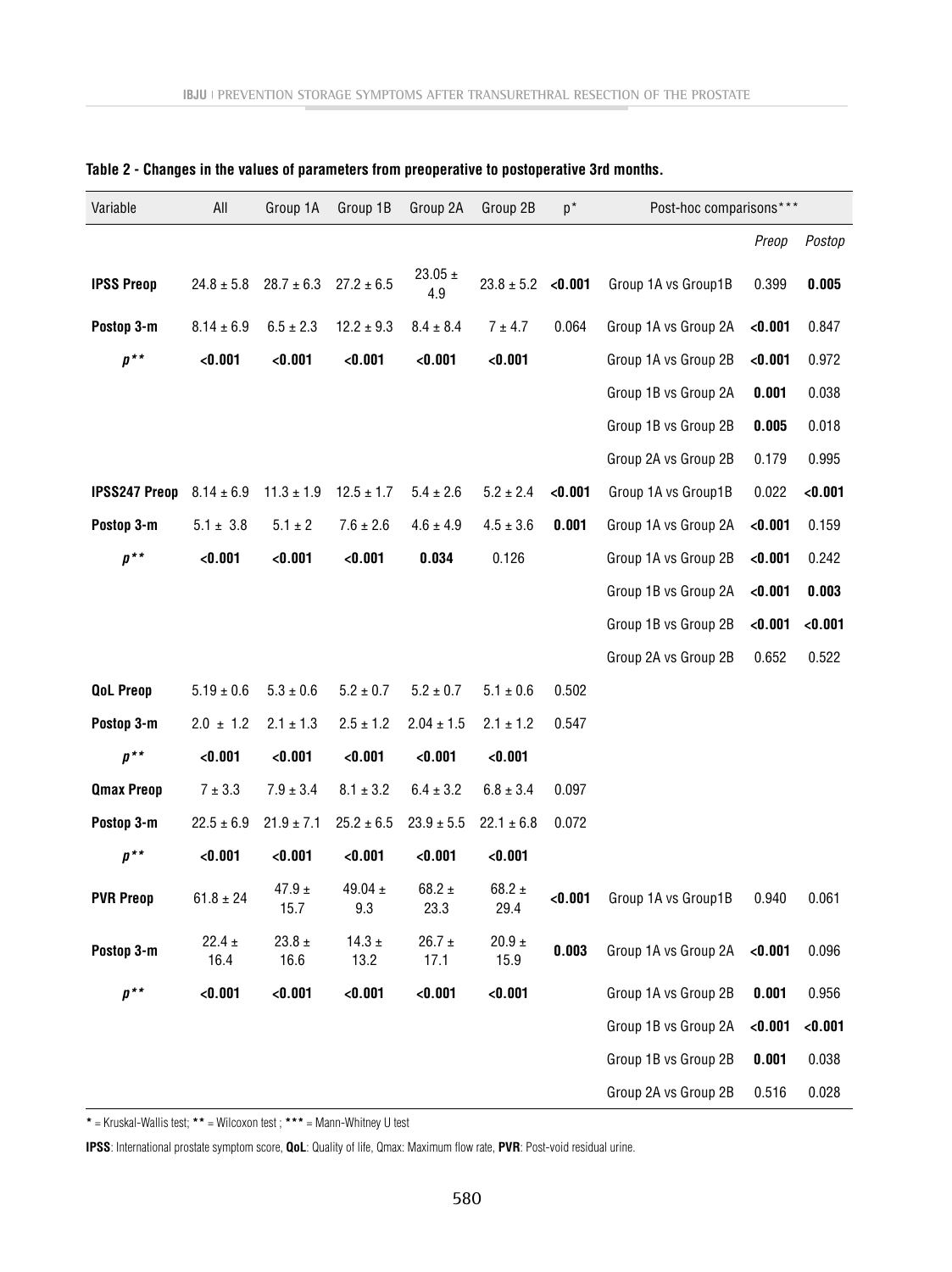group 1A and group 1B at the postoperative period (p=0.024) whereas there is no difference between group  $2A$  and  $2B$  (p=0.251).

De novo OABS was defined by a rising of storage symptoms after operations. Patients with mild preoperative SS (S-IPSS is lower than 8 points) and severe postoperative SS (S-IPSS is higher than 10 points) were considered have de novo SS. In this respect, only the patients in group 2 were evaluated because these patients did not have significant SS preoperatively. The analyses showed that 22% of all patients have experienced de novo SS (35 of the 160). The comparisons between the subgroups showed that there were significant differences in terms of preoperative S- -IPSS scores (<0.001), preoperative Q max values (mL/sec) (p<0.001) and prostatic volumes (mL)  $(p<0.003)$ .

# **DISCUSSION**

Transurethral resection of the prostate ( TURP) is still the gold standard surgical treatment option for relief storage and voiding symptoms related to BPH and cause significant, sustained decrease in lower urinary tract symptoms (LUTS) including nocturia and improvements in urodynamic parameters (1).

Similarly, in our study the improvement of İPSS, S-IPSS, İPSS-7, QOL, PVR and Q max were statistically significant(p<0.001) All of these results are consistent with previous studies and demonstrate the effectiveness of traditional TURP in treating the symptoms of BPH.

Re-innervation of the bladder and restoration of detrusor stability as a result of the elimination of the obstruction and decreases of PVR were suggested as an effective factor to explain the reasons for the improvement in storage symptoms after TURP (12, 13). But in contrast to voiding symptoms, the storage symptoms do not clearly correlate with BOO, and may also occur independently of BOO. For this reason, OAB symptoms may persist after pharmacological and surgical treatment of BOO (14, 15).

In a study by De Nunzio et al., DO was shown to decrease from 68% to 31% within 2 years after prostatectomy (54% regression) (15). In

our study, the rate of improvement in SS at postoperative 3rd month was found as 48.6%. In the separate patient groups, this rate was 74.1% (Group 1A), 29% (Group 1B), 49% (Group 2A), or 42% (Group 2B). Significant improvements were observed in the groups (p <0.001) other than Group 1B.

There are controversial results in the literature about the effect of preoperative SS and DO on the postoperative SS. Seki et al. have shown that DO was an independent predictor of postoperative restoration and that a severe preoperative SS score adversely affects the postoperative QoL score (4). Machino et al. reported that the cases with persistent DO had detrusor instability at a rate of 60% in the preoperative period (5). Similarly, Antunes et al. reported 66.7% persistence of preoperative DO complaints in the postoperative period (6).

There are also studies showing that SS scores other than urodynamic DO are also useful in predicting postoperative outcomes. In a retrospective study by Zhao et al. involving 128 BPH patients, the outcomes of patients with mild preoperative SS were shown to be much better than those with moderate and severe symptoms (7). In Choi et al.'s study with 116 patients, multivariate analysis has shown that poor initial SS were a risk factor for persistent SS in the postoperative period (OR=8.32) (10). In a study by Porru et al. including 60 patients, postoperative symptom scores were shown to get worse in patients with significant preoperative SS (p=0.001) (11).

Thus, we considered high SS scores as the preoperative risk factor in our patients rather than the presence of urodynamic DO and we did not perform urodynamic studies in the lack of absolute indications. Furthermore, it has been shown that SS strongly correlate with the urodynamic OD [10, 11, 13, and 21]. İn parallel with, postoperative storage complaints were found higher in patients with significant preoperative storage complaints in our study,  $(p \text{ <0.001})$ . In contrast, some other studies have reported that preoperative DO does not predict postoperative SS (16, 17).

When we address the issue of de novo SS, it is known that post-TURP SS continues in 20- 25% or even appears de novo (3). Similarly, the rate of de novo SS was observed in 22% of our pa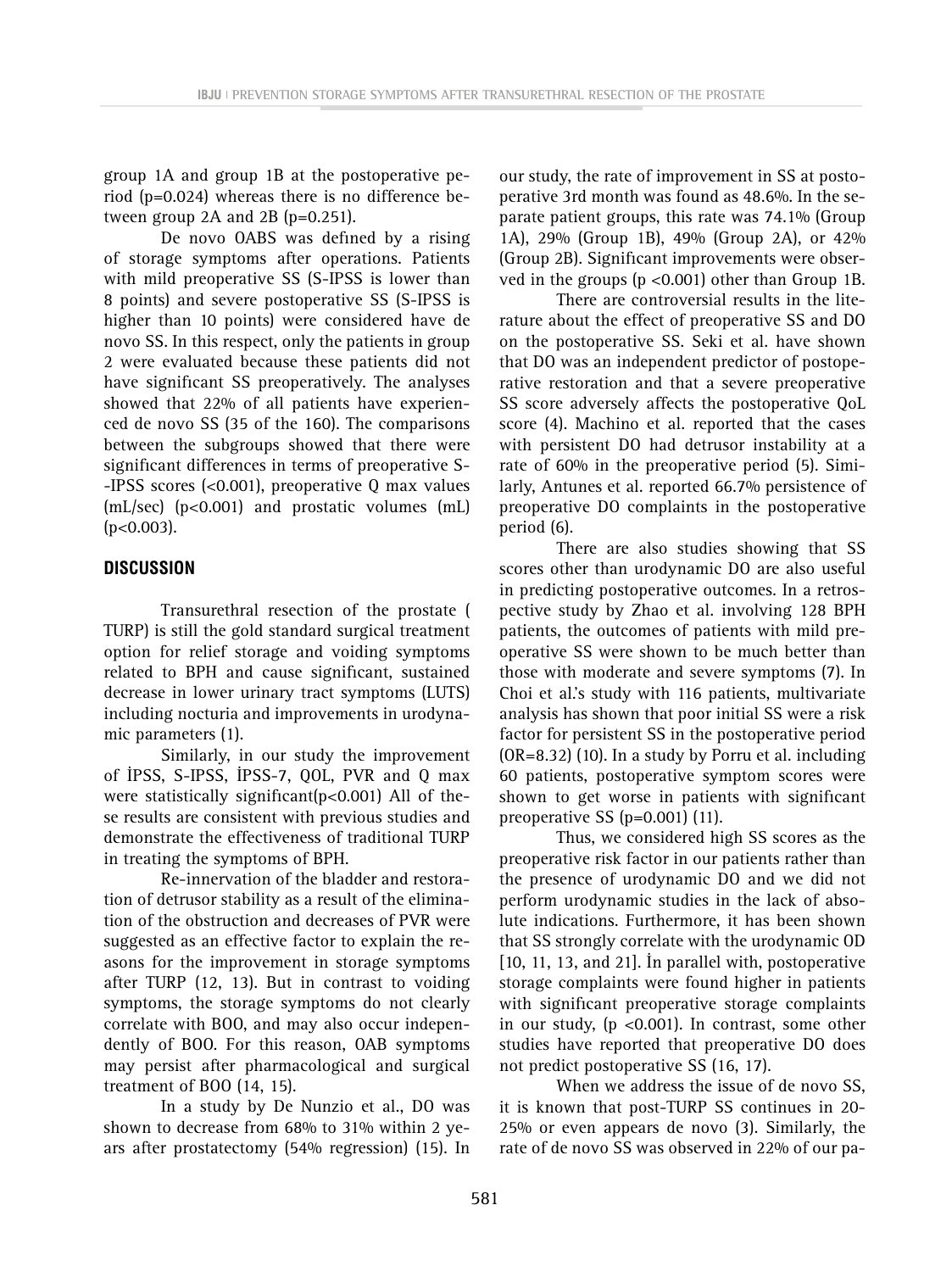tients. Permanent changes due to BOO in the bladder were proposed among the possible mechanisms for de novo SS (18). Persistence of DO was found in the elderly cases, in a previous study and they explain this situation by the aging bladder that may lead to functional change and persistent DO symptoms (6). However, we did not observe an effect of age on persistent SS in our study (p=0.34).

In one study, a correlation has been found between prostatic size and postoperative storage symptom severity, suggesting that patients with small prostate (less than 30g) are under risk (19). Similarly in our study, there were significant differences in term of prostatic volumes (mL) (p <0.003), preoperative S-IPSS scores (<0.001), preoperative Qmax values (mL/sec) (p<0.001) but such a relationship was found only in patients with de novo SS, not others (p=0.9).

Because of small prostate it may be argued that the cause of underlying pathology is OAB rather than BOO in the group 1B to explain their LUTS. And the statistical differentiation in the prostatic volume may reflect the fact that the underlying pathology is not the prostate, but rather the problem. Without urodynamics (cystometrogram and pressure flow study), this is unclear. And it does not change the fact that it seems medical therapy helps improve postoperative LUTS. But, in addition to the improvement of storage symptoms, excellent improvement was seen in the voiding symptoms after TURP (P <0.001). And the mean prostatic volume and PVR  $(47.2 \pm 15.6$ gr 49.04±9.3cc, respectively) were greater than normal reference values in group 1 and there is not difference between the two groups in term of Qmax (p=0.097). These suggested that underlying pathology may not only be OAB but also BOO.

When we compare the groups that received medical treatment, the rate of patients with de novo SS was different between G2A and G2B 30% and 33.3%, respectively, but not statistically significant (p=0.8). It means that the effect of solifenacin on de novo SS in this group is not clear, which might be explained by the small sample size of the subgroups.

Nocturia has been recognized as one of the most bothersome symptoms of LUTS/BPO and adversely affects the quality of life. Previous studies have convincingly shown that TURP has beneficial effect on nocturia (4, 13). In the current study, nocturia symptoms were significantly decreased in all groups after the operation ( $p < 0.001$ ). The pairwise comparison of the groups showed that there was significant difference between group 1A and group 1B in the postoperative period (p=0.024) whereas there was no difference between groups 2A and 2B (p=0.251). These results led us to think that the patients with high preoperative nocturia and S-IPSS scores may be under risk for postoperative nocturia symptoms and that early medical treatment adds extra benefit in high-risk patients.

When we investigate other intra-operatorative factors for post TURP SS, bipolar TURP has previously been shown to reduce postoperative SS (20). In our study, however, there was no significant difference between the two energy sources (p=0.6). In one study examining the effect of the pathology involved on SS, Nunzio et al. found a 55% reduction after TURP in the storage symptoms of patients with chronic prostatitis pathology (21). However, no such difference was found in our study (p=0.6).

Antimuscarinics are the first-line treatment for SS in men (22). We used 5mg solifenacin succinate as a prophylactic treatment on postoperative SS in different groups, which have been shown to be effective in OAB treatment. The improvement in postoperative SS of patients in Group 1A who used solifenacin, was significantly higher than in Group 1B (medication-free group) (p<0.001). However, solifenacin use did not result in significant improvement in postoperative SS in patients of Group 2 whose preoperative SS were not obvious ( $p \le 0.522$ ). This result suggests that SS may be frequent in patients with preoperative SS, and that early initiation of anticholinergic treatment is beneficial only in this group of patients, but not for other patients.

Only a few studies have been found investigating the benefit of early medical treatment for the prevention of postoperative SS. Iselin et al. have shown that early oxybutynin treatment after TURP improved SS in the first week except for nocturia (23). In a randomized study, Tehranci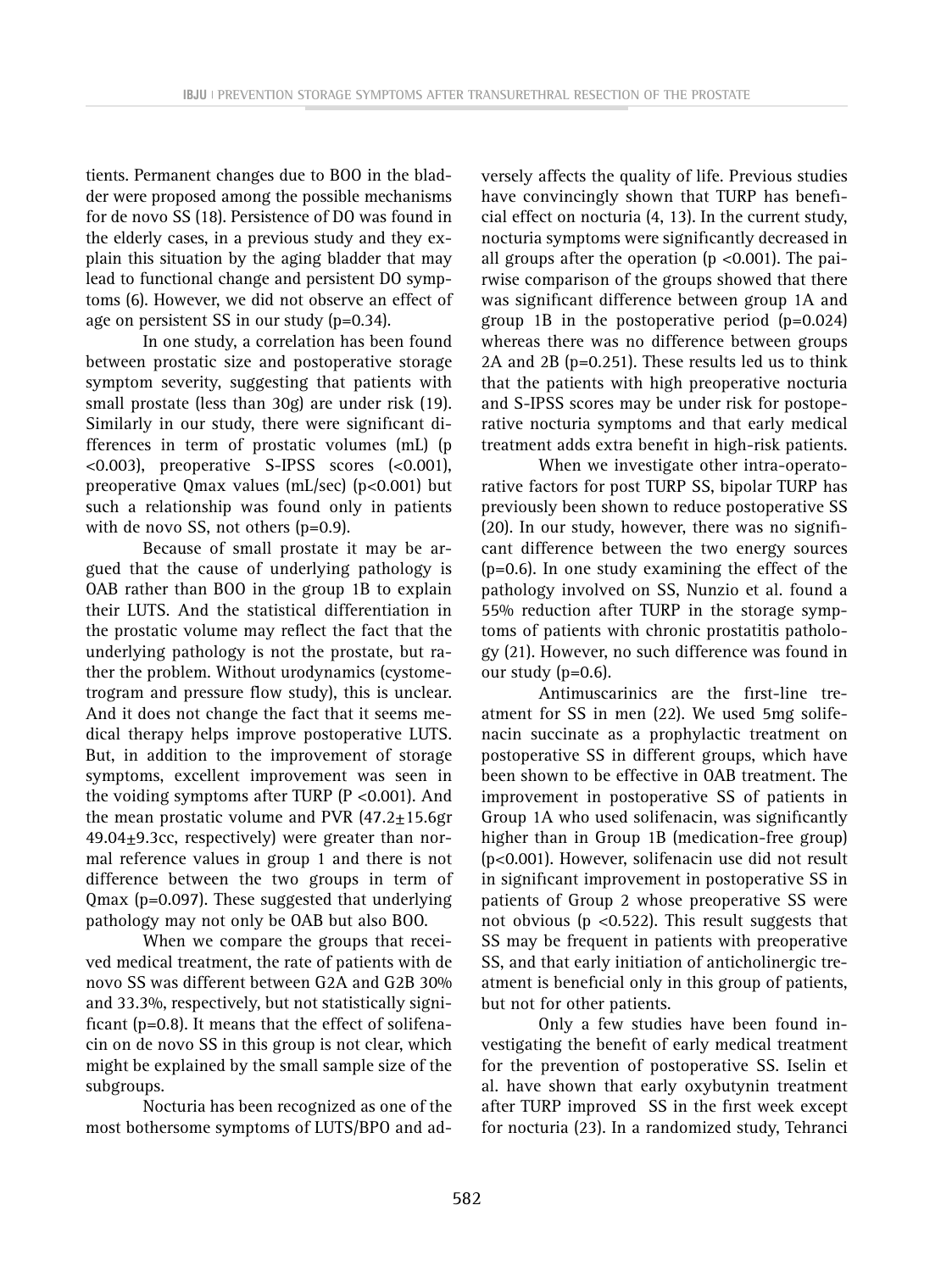et al. found that postoperative treatment with tolterodine 2mg twice daily had significantly improved SS after TURP compared with placebo and reduced the need for analgesics  $(p=0.001$  and  $p=0.036$ , respectively) without a significant difference in side effects (24). Shin et al. compared the patients who underwent TURP with no postoperative medical treatment (Group 1), with postoperative tamsulosin 0.2mg per day (Group 2), and postoperative solifenacin 5mg+tamsulosin 0.2mg per day (Group 3). They found that SS were lower in Group 3 compared to Group 2, but the improvements in storage and voiding symptoms and QoL in Groups 2 and 3 were not significantly different than Group 1 (25).

In all three studies above-mentioned, randomized treatment was initiated to eliminate that may occur after TURP. However, the initiation of medical treatment not randomly but in patients who most likely will develop these symptoms would be more rational both in terms of efficacy, cost effectiveness and safety. From this point of view, our study is the first to examine the benefit of the early postoperative treatment started only in the patients with severe SS development risk. In our study, postoperative SS in Group 1A, which received anticholinergic treatment, were found to be significantly lower than in Group 1B, which did not receive treatment. However, no such difference was observed between Group 2A (with treatment) and Group 2B (without treatment), both of which did not have significant SS in the preoperative period. This clearly demonstrates that it would be more beneficial to give early medical treatment only to the patient group with preoperative SS. However, no significant difference was found between groups A and B in terms of treatment- -related improvements in the PVR.

The limitations of this study were as follows: the study was conducted at a single center, urodynamic studies were not performed in preoperative and postoperative periods routinely, small number of patients, and relatively short follow-up time. Finally, we did not use a specific questionnaire focusing on urgency symptoms such as the OABSS (Overactive Bladder Symptom Score).

## **CONCLUSIONS**

TURP provides significant improvement in both storage and voiding symptoms. Severe preoperative S-İPSS scores have a predictive value for the storage complaints after TURP. Small prostate may predict postoperative SS and reflect the underlying OAB related pathology in the patients with de novo SS. With this in mind, 5mg solifenacin succinate treatment started early in the postoperative period seems to be beneficial only in patients with significant preoperative storage complaints but not in others.

### **CONFLICT OF INTEREST**

None declared.

## **REFERENCES**

- 1. Thomas AW, Cannon A, Bartlett E, Ellis-Jones J, Abrams P. The natural history of lower urinary tract dysfunction in men: minimum 10-year urodynamic followup of transurethral resection of prostate for bladder outlet obstruction. J Urol. 2005;174:1887-91.
- 2. Rassweiler J, Teber D, Kuntz R, Hofmann R. Complications of transurethral resection of the prostate (TURP)--incidence, management, and prevention. Eur Urol. 2006;50:969-79; discussion 980.
- 3. Taylor J, Harrison SC, Assassa RP, McGrother CW; Leicestershire MRC Incontinence Study Group. The pattern and progression of lower urinary tract symptoms after transurethral prostatectomy compared with those seen in the general population. Eur Urol. 2007;51:1023-9; discussion 1029-30.
- 4. Seki N, Takei M, Yamaguchi A, Naito S. Analysis of prognostic factors regarding the outcome after a transurethral resection for symptomatic benign prostatic enlargement. Neurourol Urodyn. 2006;25:428-32.
- 5. Machino R, Kakizaki H, Ameda K, Shibata T, Tanaka H, Matsuura S, et al. Detrusor instability with equivocal obstruction: A predictor of unfavorable symptomatic outcomes after transurethral prostatectomy. Neurourol Urodyn. 2002;21:444-9.
- 6. Antunes AA, Iscaife A, Reis ST, Albertini A, Nunes MA, Lucon AM, et al. Can we predict which patients will experience resolution of detrusor overactivity after transurethral resection of the prostate? J Urol. 2015;193:2028-32.